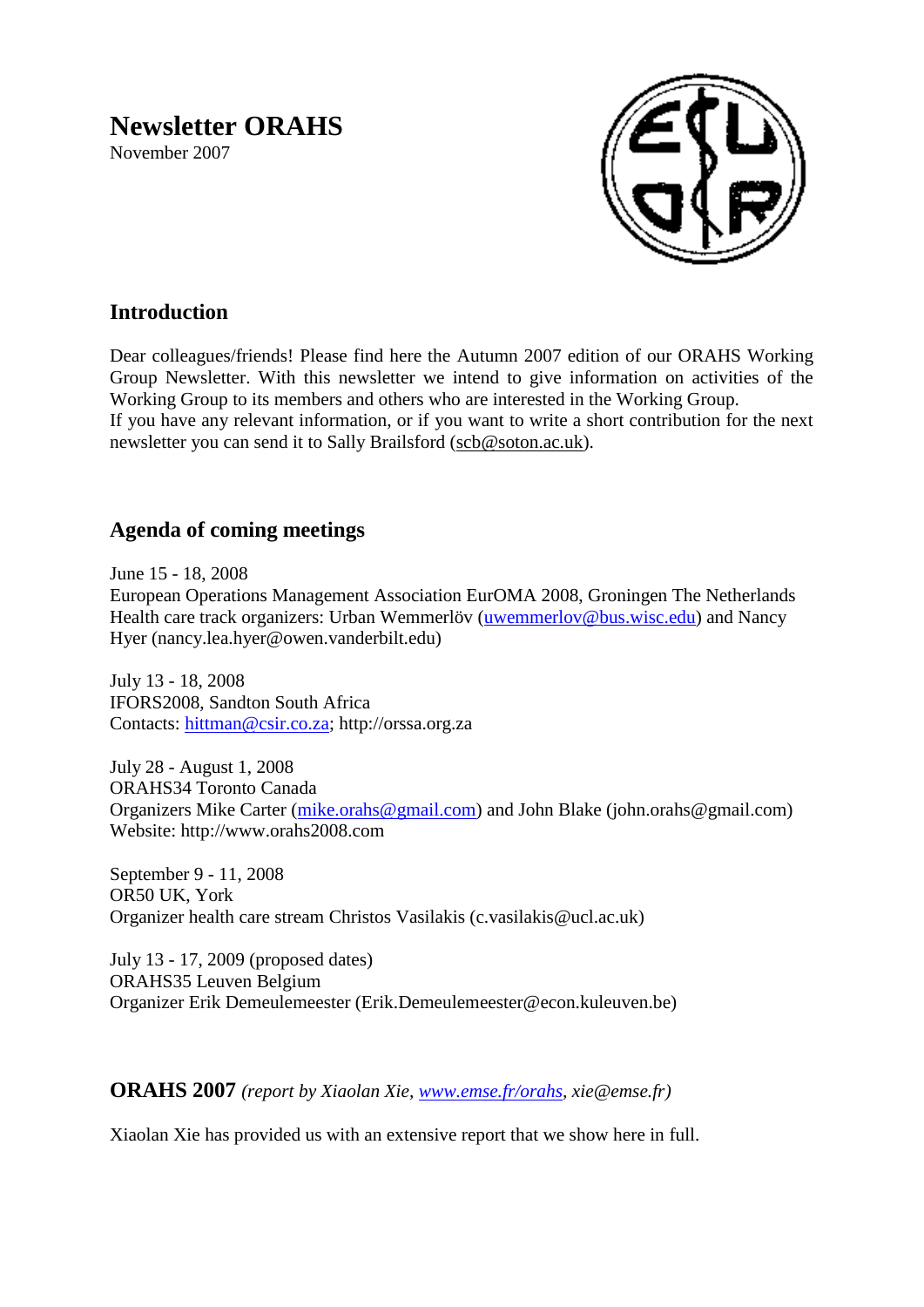# **Final report**

- **1. ORAHS'2007 in numbers**
- **2. ORAHS'2007 by pictures**
- **3. Objectives and principles**
- **4. Organizing and program committee**
- **5. Sponsors and partners**
- **6. Final program of the conference**
- **7. Participants by country**
- **8. Publications**
- **9. Conclusion**

ORAHS'2007, sponsored by EURO, ROADEF, GDR-RO, GDR-MACS and IFR 143 IFRESIS, is a unique international conference since over 30 years on engineering and management of health care delivery including issues related to design and management of health care systems and clinical applications. It aims bringing together researchers, health professionals, IT solution providers and consultants in the area.

#### **1. ORAHS'2007 in numbers**

ORAHS'2007 attracted in Saint Etienne **151 participant** plus about 30 accompanying persons from **21 countries** with a truly international dimension with **less than 33% of French participants**. ORAHS'2007 is by far the ORAHS meeting with the largest attendance as the conference is usually attended by less than 60 participants with the previous historical peak attained in 2005 in Southampton (UK) which attracted about 80 participants.

The scientific program contained **over 100 technical presentations** grouped into *24 sessions during 5 days*. The final papers of these technical presentations will be published in a postconference proceedings.

In parallel, **a tutorial track** was organised during **one day and half**. **Six renowned researchers** of the field gave each a **tutorial lecture of 2 hours**. The quality of the tutorial track and the tutorial lecturers made this program highly attracted and the tutorial lectures were **attended by 40-80 participants** including both young researchers and senior researchers.

Three international journals: *Annals of Operations Research, Health Care Management Sciences, International Journal of Healthcare Information Systems & Informatic* will publish special issues/volumes of ORAHS'2007.

#### **2. ORAHS'2007 by pictures (available on www.emse.fr/orahs)**

#### **3. Objectives and principles**

The annual meeting of ORAHS brings together a network of persons involved in the application of systematic, quantitative analysis in support of planning and management in the health services sector. **The EURO Working Group on Operational Research Applied to Health Services** was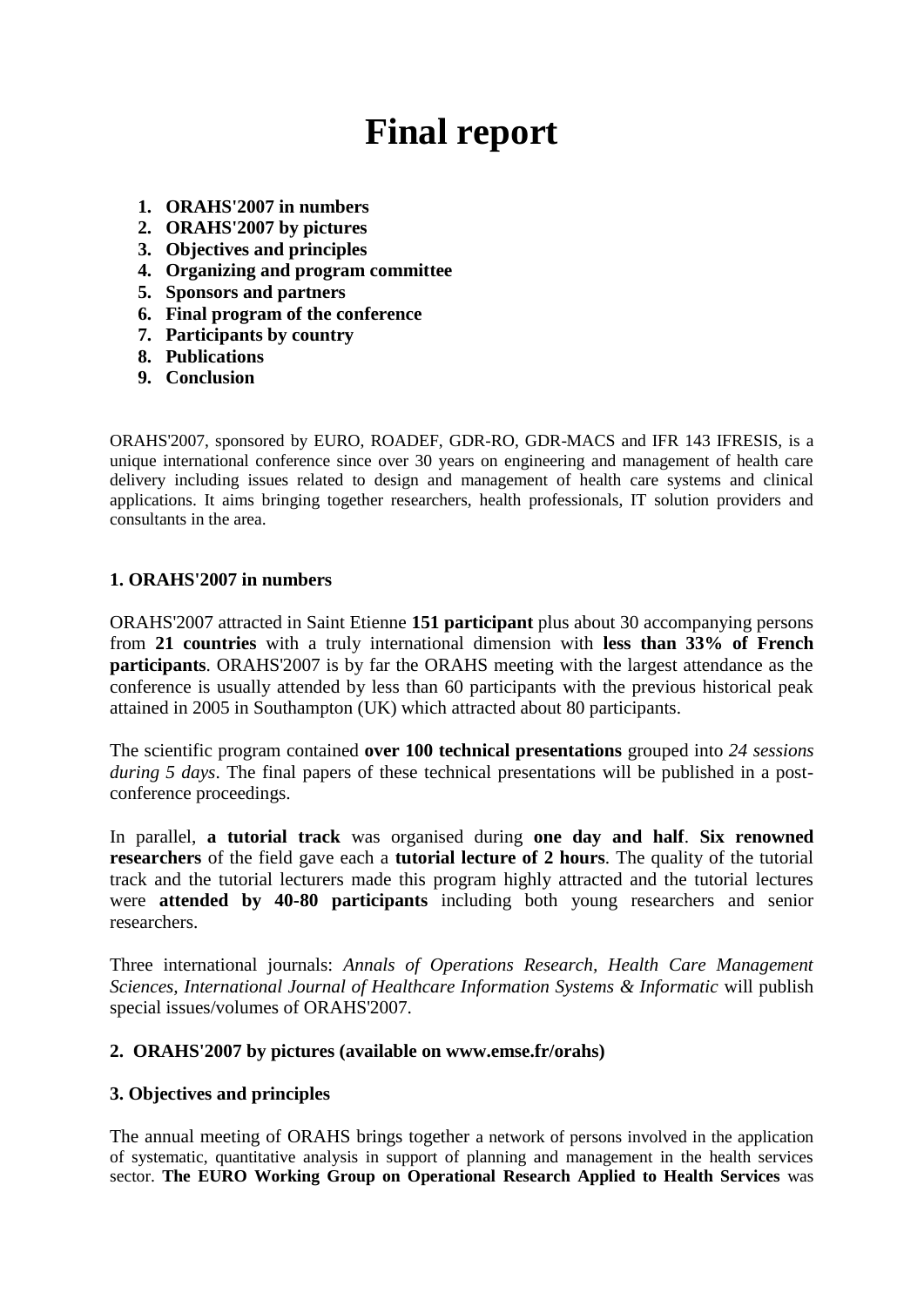formed in 1975 as part of a programme for developing special interest groups within the European branch, [EURO](http://www.ulb.ac.be/euro/) of the International Federation of Operational research Societies, [IFORS.](http://www.orsoc.org.uk/) The group has at present 112 members from 22 countries, mainly in Europe but also with 17 from overseas. The 33<sup>rd</sup> ORAHS meeting toke place in Saint Etienne, France. It is the second times that ORAHS is organised in France, the first one being organised in Paris in 1980. ORAHS conference proposes a scientific program of 5 days following the same format with (i) presentation and debate with local health decision-makers and leaders of research initiatives in health care delivery, (ii) technical presentations, (iii) field visits and tours and (iv) a rich social program.

The 33rd ORAHS meeting was jointly organised by three institutions the Ecole Nationale Supérieure des Mines de Saint Etienne (ENSM.SE), the Centre Hospitalier Universitaire de Saint Etienne (CHU-Saint Etienne), and the Université Jean Monnet Saint Etienne (UJM). These three institutions have been collaborated since several years on research in health care delivery engineering. The ORAHS'2007 conference was held in ENSM.SE.

ORAHS'2007 have the following objectives:

- Pursuing the tradition of ORAHS annual meetings with (i) presentation and debate with local health decision-makers and leaders of research initiatives in health care delivery, (ii) technical presentations, (iii) Technical tour to CHU-Saint Etienne with discussion on its on-going reengineering projects;
- Bring together and identify synergy between the ORAHS group and other national working groups on management and engineering of health care systems including the French speaking group [GISEH](http://www.tudor.lu/giseh06) with feature sessions on research in each country/region.
- Identify the industrial needs and the state of the art of software solutions in health;
- Present French initiatives in both research and education in the area of health and engineering. It will identify challenges of health care delivery that need joint European research efforts and explore strategies and actions for joint proposals for EC-funded research and development projects.
- Organise for Ph.D. students and local health professionals an introductory and advanced tutorial track of two-days on advanced techniques in health care delivery engineering.

#### **Organizing and program committee**

#### **International Program Committee (IPC)**

IPC Chair: Xiaolan Xie, Division of Engineering and Health, ENSM.SE, France

| Hari Balasubramanian (USA) | Françoise Lorca (FR)    |
|----------------------------|-------------------------|
| Sally Brailsford (UK)      | Eric Marcon (FR)        |
| Michael Carter (CA)        | Nadine Meskens (BE)     |
| Thierry J. Chaussalet (UK) | Stefan Nickel (D)       |
| Vanda De Angelis (IT)      | Yasar A. Ozcan (USA)    |
| Frank Dexter (USA)         | Marion Rauner (AT)      |
| Steve Gallivan (UK)        | François Sainfort (USA) |
| Michel Gourgand (FR)       | Arjan Shahani (UK)      |
| Alain Guinet (FR)          | Leyuan Shi (USA)        |
| Erwin Hans (NL)            | Christian Tahon (FR)    |
| Zhibin Jiang $(CN)$        | Joseph Tan (USA)        |
| Pierre Ladet (FR)          | Christine Verdier (FR)  |
| Eva Lee (USA)              | Jan Vissers (NL)        |
| Liming Liu $(CN)$          | Philippe Wieser (CH)    |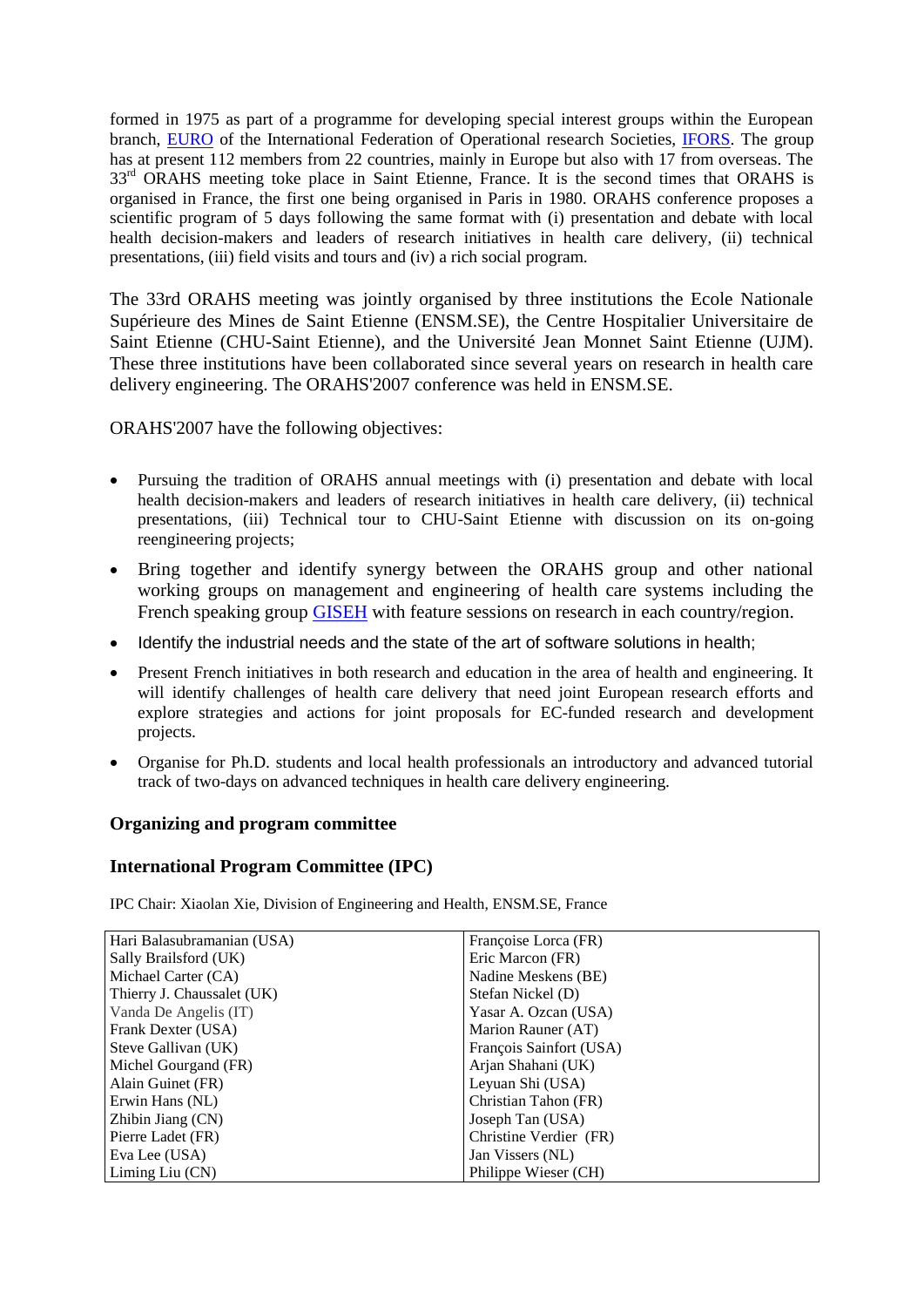#### **Organizing Committee (OC)**

OC co-chair: Xiaolan Xie, ENSM.SE, France OC co-chair: Eric Marcon, UJM, France OC co-chair: Françoise Lorca, CHU-Saint Etienne, France

Didier Bernache, Alexandre Dolgui, Frederic Grimaud, Johann Dréo, Françoise Bresson, Fatiha Adsi, Mehdi Lamiri, Vincent Augusto

#### **5. Sponsors and partners**

ORAHS'2007 was sponsored by the following scientific associations:

| <b>ROADEF</b> | <b>GDR MACS</b> |
|---------------|-----------------|
| <b>EURO</b>   | <b>GDR RO</b>   |

We would like to express our profound gratitude to our institutional partners who believed in our project and brought subvention that made the organisation of this event possible.

#### **6. Final program of the conference**

The scientific program of ORAHS'2007 addresses all important aspects of health care delivery engineering with ::

- *A session "Local Health policies and operations research in health" to compare French health policies and European health policies.* It brings together Denis Debrosse, conseilleur général des hôpitaus du ministère de la santé, David Bensley, Department of Health – UK, Robert Reichert, Chairman and CEO of CHU-Saint Etienne, Sebastien Woynar of the Mission nationale d'Evaluation et d'Audit Hospitalier (MEAH)
- *A session "French research initiatives"* with Michel Baer, SAMU93 APHP and coordinator of the European project HESCULAEP on emergency care network, Alain Guinet, leader of the French speaking group GISEH on health care delivery engineering and Eric Marcon, coordinator of the HRP3 project funded by the Region of Rhone-Alps on engineering of emergency care.
- *A Session "Software solutions in health"* with experts from ILOG FR and ORTEC NL about their research and development policies on health care delivery optimization.
- *A 3 hour technical tour to CHU-Saint Etienne* for observation of its biological testing platform, operating theatre and central cuisine.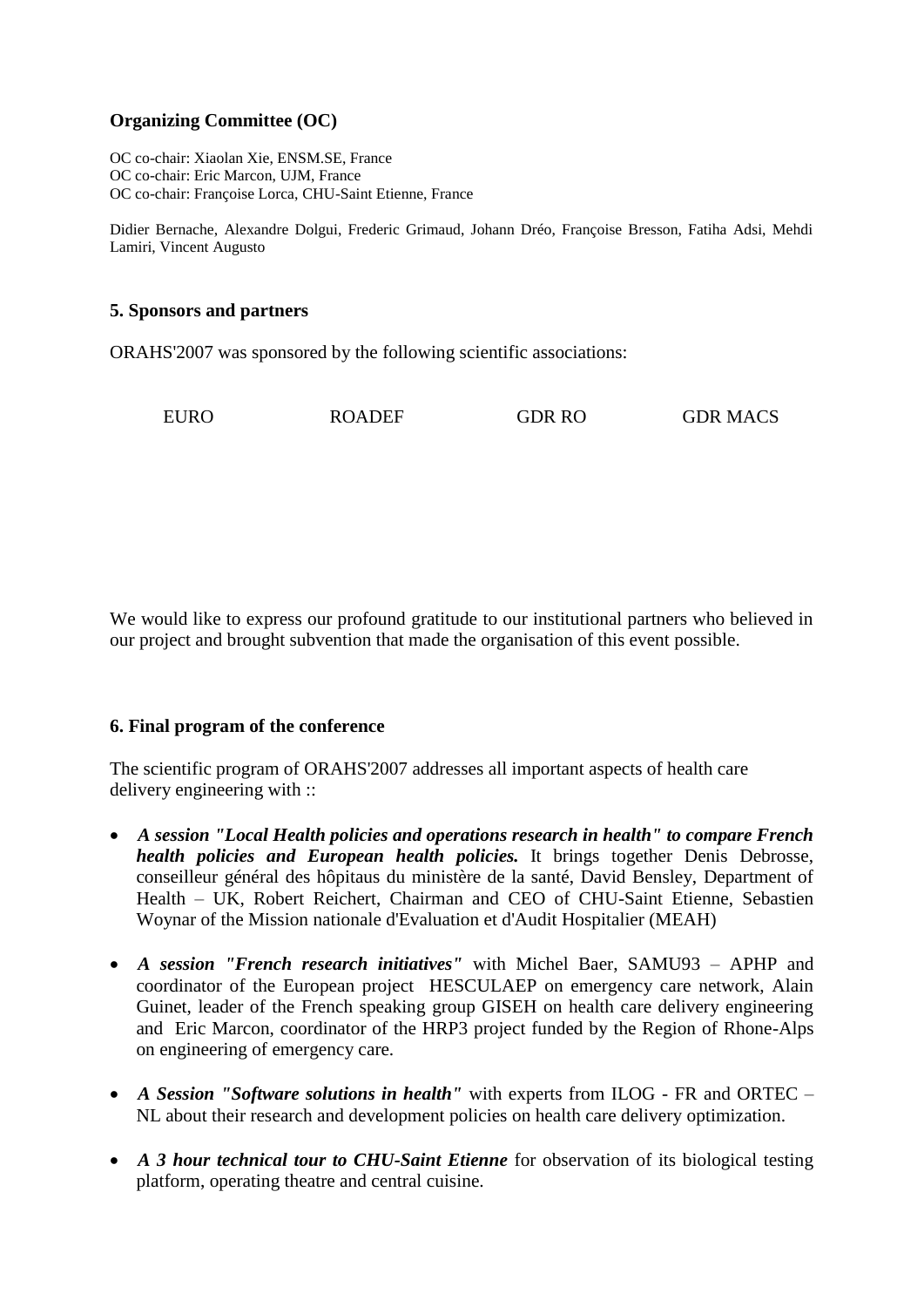- *A session "Project Ideas" for identification of scientific hurdles in health care delivery engineering that require collaborative research at international level.* Contributors of this well attended session include Xiaolan Xie – FR, Sally Brailsford – UK, Erwin Hans – NL, Eva Lee – USA, Joseph Tan – USA, N. Ravichandran – IN.
- *A "Tutorial track" with 6 tutorial lectures of 2 hours each by 6 renown researchers of the field* Yasar Ozacan – USA, Franklin Dexter – USA, Mike Carter – CA, Arjan Shahani – UK, Ruth Davies – UK and Eva Lee – USA. The exceptional quality of the tutorial lectures made the tutorial track highly attractive with fantastic attendance of 40-80 participants of both young and senior researchers.
- *101 technical presentations grouped into 24 sessions.*

The technical presentations addressed all aspects of health care delivery engineering such as:

- Operating theatre optimization
- Patient flow planning
- New paradigm
- $\bullet$  Health informatics  $\&$  information systems
- Staffing and capacity planning
- Health information systems
- Healthcare delivery engineering in Mediterranean
- Modelling and simulation
- Emergency care
- Operating rooms planning
- Location and transportation planning
- Optimization of core hospital resources in the Netherlands
- Performance assessment
- Disease modelling and clinic pathway
- Organisational issues
- Work Organisation
- Stochastic models
- Hospital supply chains
- Patient safety and quality of care

#### **7. Participants by countries**

ORAHS'2007 attracted 151 participants from 21 countries that made ORAHS'2007 a truly international conference. In additional, there were about 30 accompanying persons for which a rich "accompanying persons program" of 5 days was organised.

ORAHS'2007 is by far the ORAHS meeting with the largest attendance as the conference is usually attended by less than 60 participants with the previous historical peak attained in 2005 in Southampton (UK) which attracted about 80 participants.

The following table shows the international dimension of ORAHS'2007.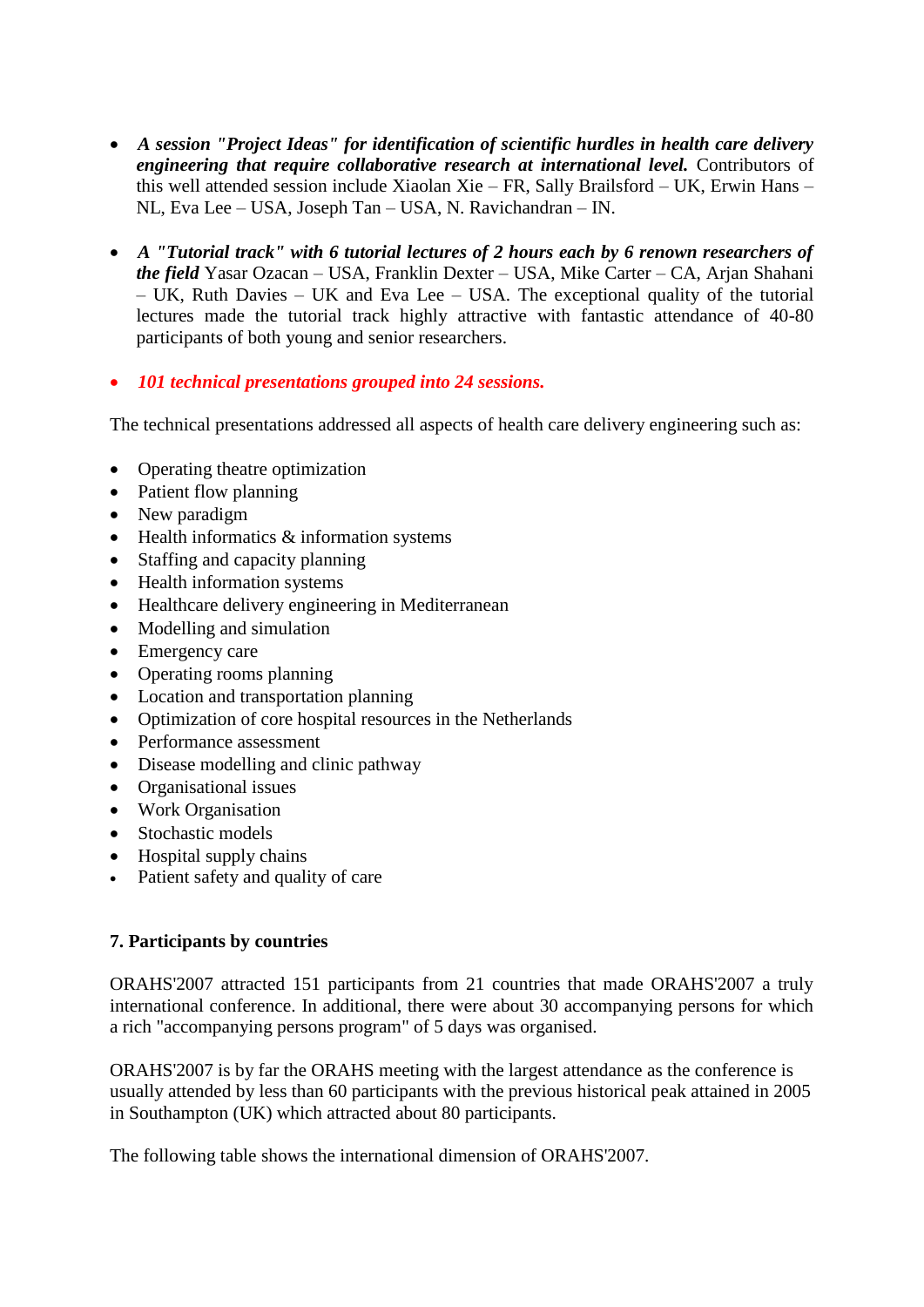|                         | Country                | <b>N</b> Participants | $\frac{0}{0}$ |
|-------------------------|------------------------|-----------------------|---------------|
| 1                       | Australia              | 1                     | 0,66          |
| $\overline{2}$          | Austria                | 1                     | 0,66          |
| $\overline{\mathbf{3}}$ | <b>Belgium</b>         | 12                    | 7,95          |
| $\overline{4}$          | <b>Brazil</b>          | 3                     | 1,99          |
| 5                       | <b>Canada</b>          | 6                     | 3,97          |
| 6                       | China                  | 3                     | 1,99          |
| 7                       | Finland                | 3                     | 1,99          |
| 8                       | <b>France</b>          | 50                    | 33,11         |
| 9                       | Germany                | 3                     | 1,99          |
| 10                      | India                  | 1                     | 0,66          |
| 11                      | Iran                   | 3                     | 1,99          |
| 12                      | Ireland                | 3                     | 1,99          |
| 13                      | <b>Italy</b>           | 6                     | 3,97          |
| 14                      | Morocco                | 1                     | 0,66          |
| 15                      | Poland                 | 1                     | 0,66          |
| 16                      | Switzerland            | 2                     | 1,32          |
| 17                      | <b>The Netherlands</b> | 14                    | 9,27          |
| 18                      | <b>Tunisia</b>         | 6                     | 3,97          |
| 19                      | Turkey                 | 1                     | 0,66          |
| 20                      | <b>UK</b>              | 24                    | 15,89         |
| 21                      | <b>USA</b>             | 7                     | 4,64          |
|                         | <b>Total</b>           | 151                   |               |

#### **8. Publications**

The exceptional quality of the technical presentations of ORAHS'2007 will be disseminated by (i) a post-conference proceedings to be published in 2008 and (ii) three special issues in the following international journals with expected publication around the end of 2008:

Annals of Operations Research (special volume, 400 pages) Health Care Management Science (special issue, 130 pages) International Journal of Healthcare Information Systems and Informatics (special issue, 130 pages)

#### **9. Conclusion**

With 101 technical presentation, ORAHS'2007 is an intense and rich international conference in a field of world-wide concerns. With sessions "Local health policies ...", "Project ideas", "Software solutions in health" and other feature sessions by national/region groups, ORAHS'2007 innovated to bring together all major actors in health care delivery engineering. With 151 participants from 21 countries, ORAHS'2007 made this EURO working group meeting a major international conference in health care delivery engineering. With 12 hours of tutorial lectures by renown specialists, ORAHS'2007 offered young researchers and health professionals a comprehensive understanding of advanced techniques in health care delivery. ORAHS'2007 successfully promoted the Region of Rhone-Alps as one of the leading area in health care delivery engineering research.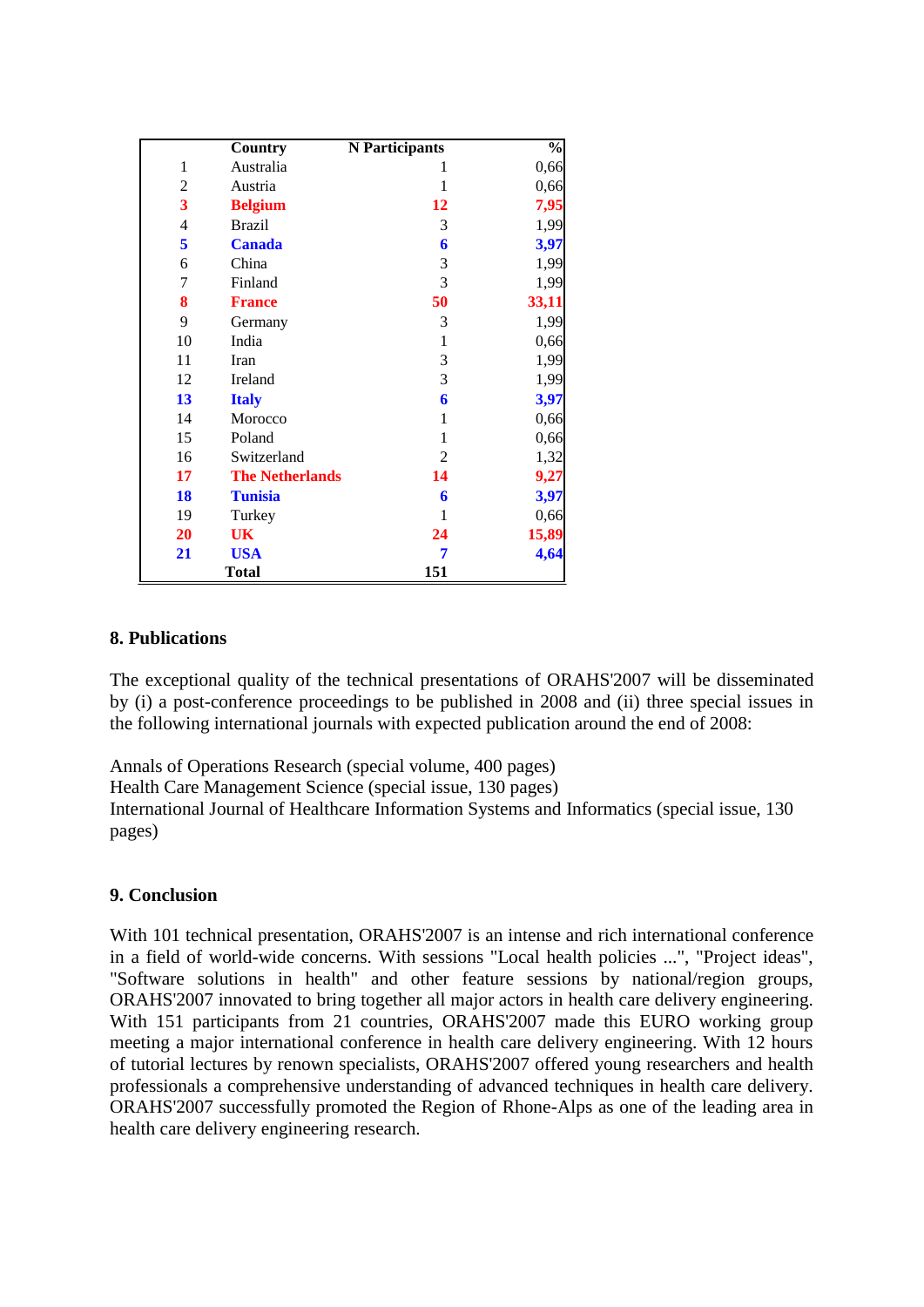# **ORAHS 2008**

ORAHS 2008 will be held in Toronto, Ontario, Canada from July 28 to August 1, 2008. This will be the first time in ORAHS history that the annual meeting venue is in North America. Appropriately, the theme is International Perspectives on Operations Research and Health Care. This conference will be a great opportunity to share ideas with fellow health care operation researchers from North America, Europe and the world.

The conference will be held at the University of Toronto, one of the largest universities in Canada and North America. The University is also conveniently located near more than five large teaching hospitals, each of which conduct and encourage operations research within their facilities to continuously improve their patient care.

When traveling to Toronto, some neighboring attractions around Toronto worth staying around for include: Niagara Falls, Algonquin Park, Ottawa, Tobermory

ORAHS PhD workshops will be taking place at the University of Toronto on July 24/25, 2008 as a part of the ORAHS Annual Conference. The goal of this event is to provide an intimate forum for current and recently graduated PhD students to showcase and discuss their research. The workshop is composed of tutorials and seminars focusing on operational research and healthcare topics ran by prominent researchers in these fields. There will be financial support available for students attending this event.

Visit the website at<http://morlab.mie.utoronto.ca/ORAHS2008/>

# **EURO- info**

EURO has an extensive website with information on EURO conferences and EURO Working Groups. The website contains also an annual report of ORAHS. The EURO vice-president 2 in charge of the Working Groups has become Professor Marc Sevaux, University of South Brittany, Lester France, who is *ex officio* a member of our working group. For more information about EURO, see [www.euro-online.org](http://www.euro-online.org/) 

#### **Web-site news** *(report by Sally Brailsford)*

The ORAHS website contains information about many of the previous meetings of the group, going back as far as 1975 when the first ever meeting was held (in Exeter, UK under the chairmanship of Duncan Boldy). It is updated again with new members' details and updates from current members. Please check your details and if you would like anything changed, email Sally (scb@soton.ac.uk). We welcome ideas and suggestions for the website.

The new website is up and running at [http://www.management.soton.ac.uk/orahs/.](http://www.management.soton.ac.uk/orahs/) If you have not already done so, please update your bookmarks. For the time being, you will be re-routed here from the old site, but I'm not sure how long this will continue. There are some features which still remain to be updated, but the site is database-driven which means that it will be much easier to maintain in the future.

#### **Short communications**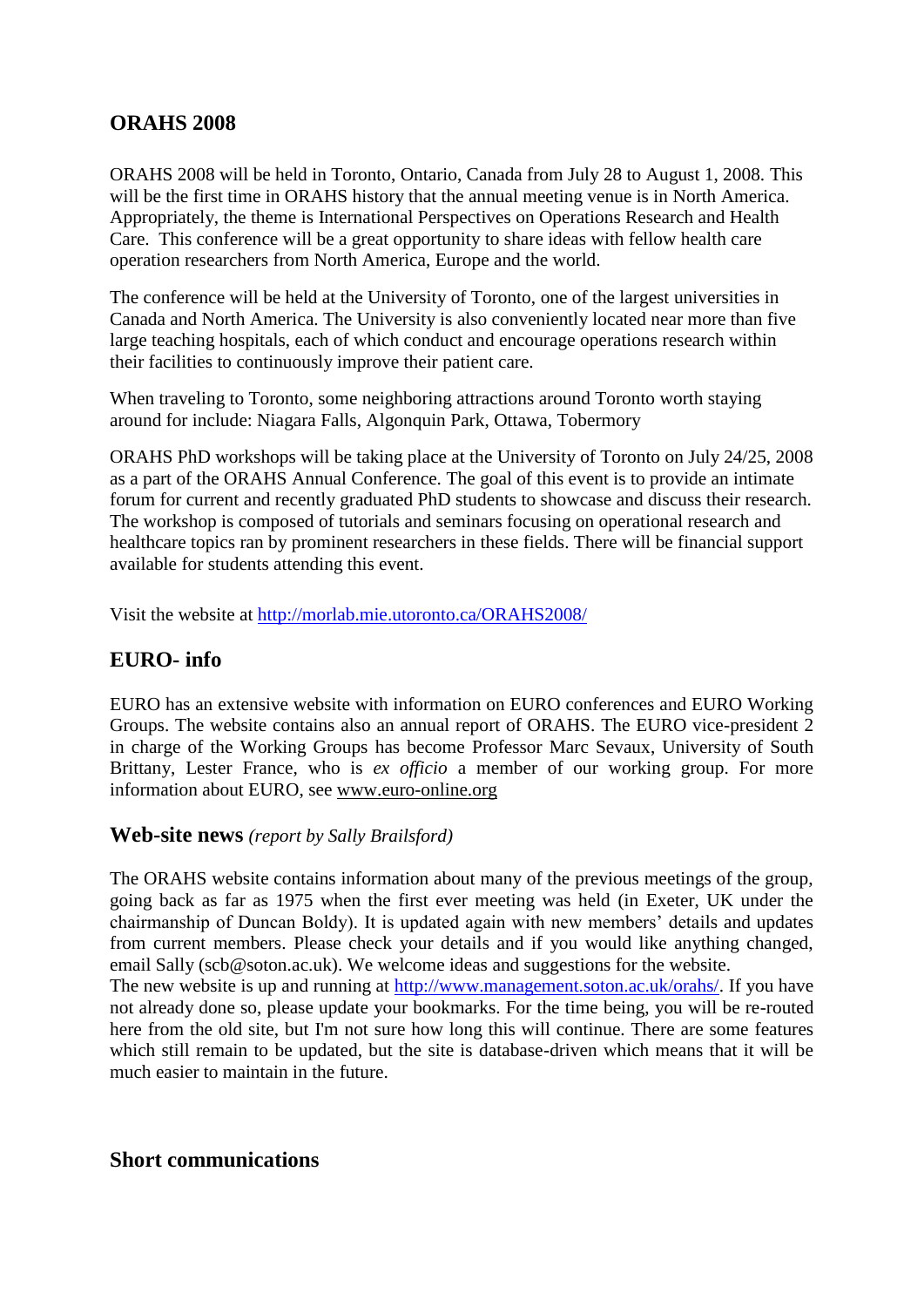#### *Proceedings ORAHS32 Wroclaw (report by Marek Lubicz)*

Marek reports that there are still difficulties with the proceedings of the Wroclaw meeting in 2006. He has up to now received only 6 papers (Janusz Zaleski, Penelope Mullen, Christina Pagel, Luc Delesie, John Blake, Martin Utley). He has been promised in total 7 more papers. He needs some extra papers to have sufficient critical mass for a publication, so please help Marek with sending in the promised papers.

## *Leaving Southampton and starting in Cardiff (report by Paul Harper)*

# **Cyfarchion o Gaerdydd i bob o fy ffrindiau ORAHS!**

(Greetings from Cardiff to all my ORAHS friends!)

At the start of September I moved from Southampton University and took up my new post as Professor of OR at Cardiff University. Jan kindly asked me to write about my first impressions and plans for the future, so here goes…

For the first four years of my new position, I am officially a Research Chair within the newly established Welsh Institute of Mathematical and Computational Sciences (WIMCS). WIMCS is a £10 million ( $E14$  million) funded initiative (with £5m awarded by the Higher Education Funding Council for Wales, and matching funds from four Welsh Universities) to: provide a critical mass of researchers who will raise the profile of Mathematics, Statistics and OR in Wales and to gain international recognition; to link with industry, commerce and business and to generate research funding; and to act as a forum for education and public awareness of the mathematical sciences and to support inter-disciplinary research. Since arriving here, I have been exploring ways to collaborate with others in the WIMCS Statistics/OR cluster (which I will lead from next January), as well as possible collaborations across WIMCS clusters (such as with Applied Maths) and to external bodies such as the Welsh Assembly Government, Wales Office of Research and Development of Health and Social Care (WORD) and Informing Health Care (IHC) Wales. Certainly being within a capital city is an exciting place to be surrounded by major agencies and should provide excellent networking opportunities and ways to demonstrate the benefits of OR modelling for health policy. This is especially possible as Wales, with its own Assembly, enjoys a certain amount of devolved power from Parliament in London and thus the ability in part to commission its own healthcare research agenda and build capacity and infrastructure across the country. To act as a focus for the modelling work, my future plans include the creation of a dedicated healthcare modelling centre. All of this will build on the existing strong research profile and links to healthcare organisations by some colleagues in the OR group: Professor Jeff Griffiths (current president of the UK OR Society and head of the OR group) and Dr Janet Williams. It is a pleasure to be in Cardiff working with Jeff and Janet.

I also very much hope to bring ORAHS here one day so you can all enjoy the delights of the Welsh Capital (oddly enough I don't seem to have been put off by helping with the 2005 ORAHS/ESI two week marathon meeting in Southampton – maybe time really does heal!). Cardiff is continually evolving with significant investment to the city. There is a certain buzz about the place which includes the developed Bay area with marinas, restaurants/bars, the Welsh Millennium Centre and Welsh Assembly Government building. I hope you may all want to come and see this for yourself one day.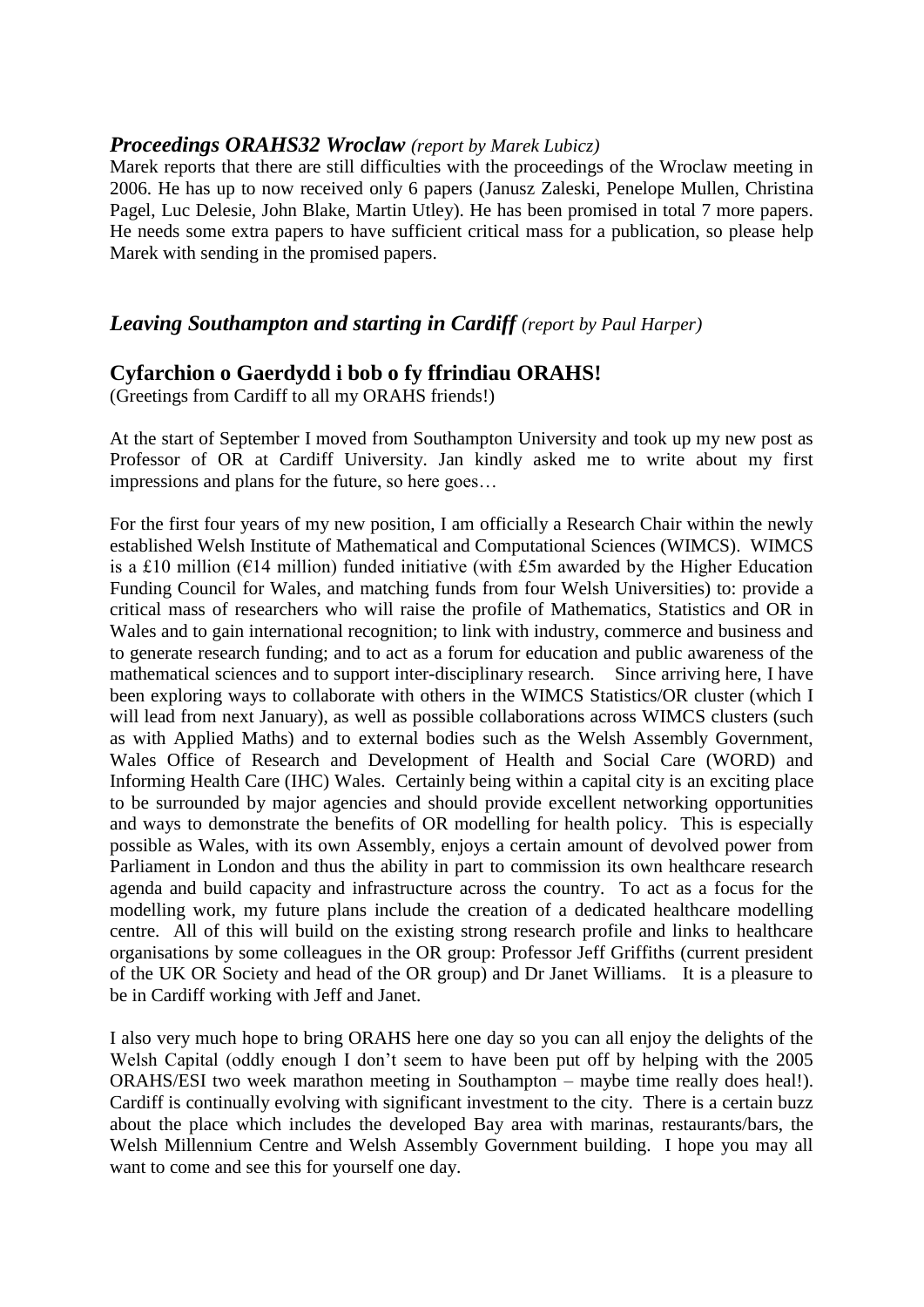As well as WIMCS, another recent major success at Cardiff is the award (along with three other Universities) of funding for OR in the UK. At Cardiff we have been awarded around £3 million ( $64.2$  million) which will fund a number of permanent OR posts, starting with 2 new lectureships next year, as well as a number of post-docs and PhD studentships.

As for Southampton, well I can't seem to leave poor Sally alone! We are both working on a two year research project as well as jointly supervising some PhD students, so there are still lots of good reasons for me to travel back. We were also crazy enough to agree to co-chair the next UK OR Society annual conference, OR50, which is the golden anniversary event. Actually we hope that many of our ORAHS friends from across the World may want to come and help us make this the biggest UK OR conference yet. It takes place in the beautiful historic city of York, 9-11 September 2008.

Well I think I've probably said enough for now. I'd just like to finish by adding that it would always be a pleasure to host other academics in Cardiff or for you to give a seminar if you happen to be passing or are nearby, so please do keep this in mind. I hope to see you all at the next ORAHS in fabulous Toronto. In the meantime, it just remains for me to wish you all a very merry Christmas and a happy, healthy and successful 2008.

Paul Harper, Cardiff School of Mathematics Email: [harper@cardiff.ac.uk](mailto:harper@cardiff.ac.uk) Tel: ++44 (0)29 2087 6841

## *Start of a Health OR Working Group in the Netherlands (report by Erwin Hans)*

As evident from the last few ORAHS meetings, OR researchers from the Netherlands are becoming increasingly interested in the field of healthcare. The Netherlands OR society "NGB" recognized this, and a year ago its former chairman Joris van de Klundert approached me to found a working group "OR in healthcare" in the Netherlands, similar to the working groups in other European countries.

To discuss this idea with the active and candidate researchers, we organized an international conference at the University of Twente (Enschede, NL) on November 19 & 20. The conference was a great success: 90 participants from the Netherlands, UK, Germany, Austria, Italy and the US contributed some 40 presentations. There were invited lectures from Jan Vissers (NL), Marion Rauner (A), Sally Brailsford (UK), Stefan Nickel (G) and Yasar Ozcan (US).

We closed the meeting with a panel discussion and reached a consensus on establishing a Dutch working group. The Dutch working group aims to enhance the dissemination of research outcomes to practice, to stimulate collaboration (nationally, and internationally), and thus further strengthen this research field in the Netherlands. Jan and Sally's promotion of ORAHS at the conference will undoubtedly lead to an increased Dutch contribution to ORAHS.

Next year, the conference will be followed up in Rotterdam at Erasmus University.

For more information: